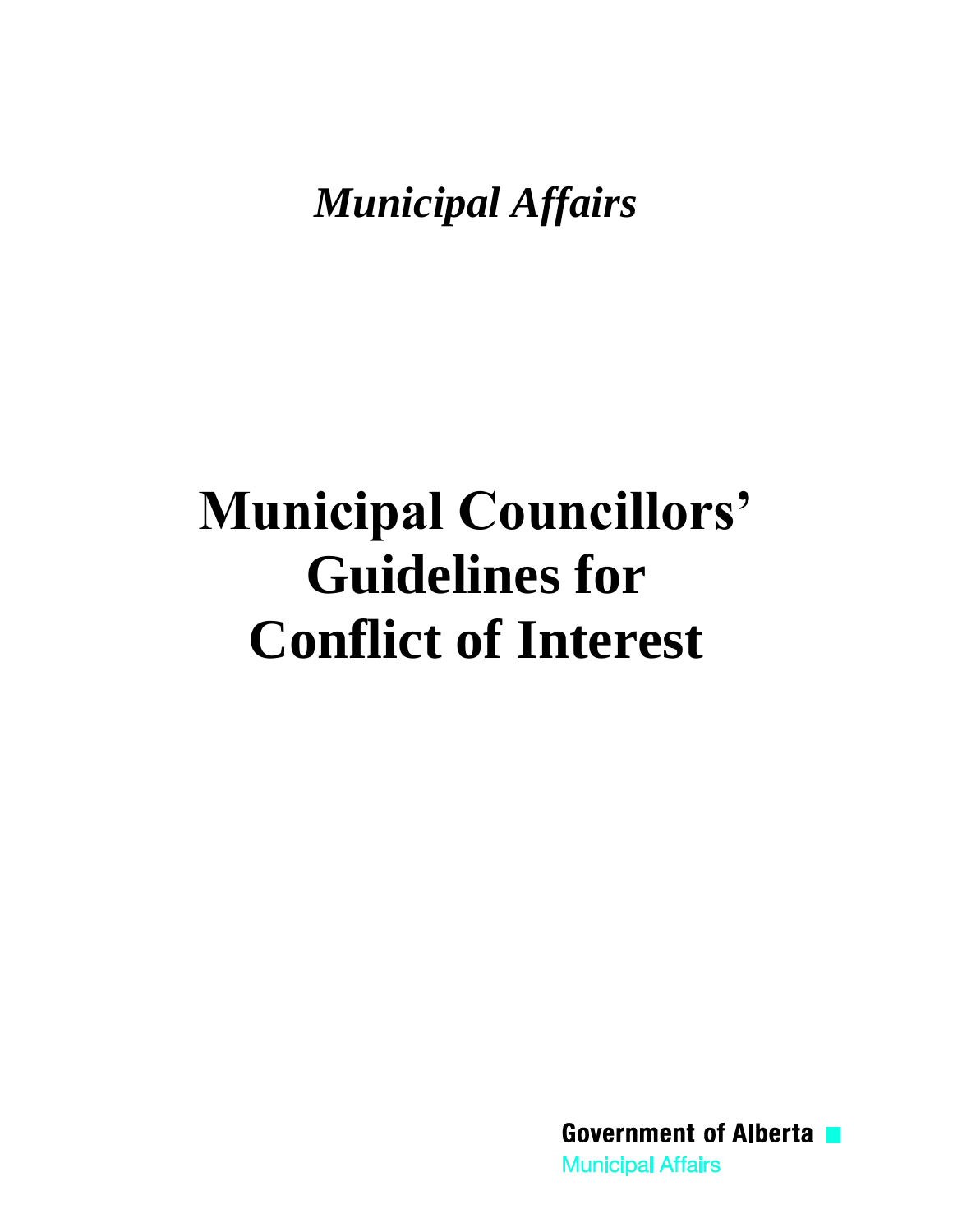Alberta Municipal Affairs (2010) *Municipal Councillors' Guidelines for Conflict of Interest* Edmonton: Alberta Municipal Affairs

For more information contact:

Advisory Resources and Capacity Building Local Government Services Alberta Municipal Affairs 17<sup>th</sup> Floor, Commerce Place 10155 – 102 Street Edmonton, Alberta T5J 4L4 CANADA

Telephone: 1-780-427-2225

Toll Free: 310-0000 (in Alberta only)

Fax: 1-780-420 1016

Website: www.municipalaffairs.gov.ab.ca

ISBN 978-0-7785-6016-6 (print) ISBN 978-0-7785-6017-3 (internet)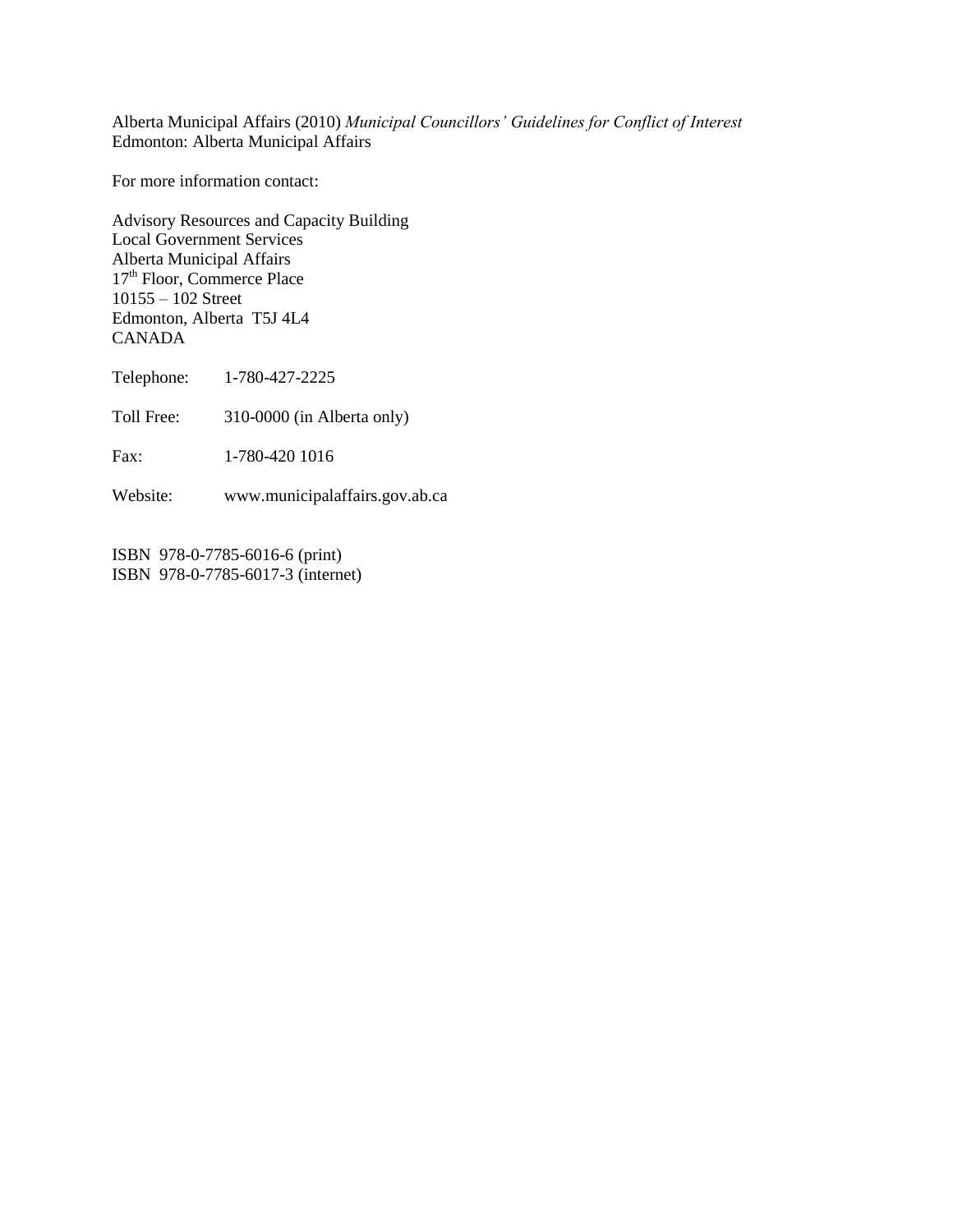Alberta's municipal councillors have a strong record of public service to their communities. As a public servant, you are responsible for upholding the public interest ahead of any private interests you may have.

Read part 5 of the *Municipal Government Act (MGA)* to learn what is expected of you.

This document is only a guide to the legislation. Consult your solicitor for advice on specific situations.

## **Disqualification**

Section 174 of the *MGA* describes the reasons for disqualification from council.

#### **Nomination**

First of all, if you never were, or cease to be qualified to be nominated as a candidate for council, then you are not qualified to remain a member of the council (see sections 21 to 23 and 47 of the *Local Authorities Election Act*).

To remain qualified you must:

- retain Canadian citizenship
- continue to reside in the municipality (and in a rural municipality, reside in electoral division)
- not be appointed as the auditor, an officer or employee of the municipality
- keep your tax and other accounts with the municipality paid up.

## **Attendance**

Section 174 of the *MGA* says that if you are absent from all the regular meetings of the council for an eight-week period, you are not qualified to remain a member of council.

The council may approve your absence for a longer period of time. To do so, they must pass a resolution before the close of the last meeting in the eight-week period.

Suppose the first regular meeting which you missed was on the Tuesday of week one. Not later than the Tuesday of week eight, you would either have to attend a regular council meeting or arrange to have the council pass a resolution authorizing your absence. If, for any reason, the last regular meeting at which the resolution could be passed is not held, then the resolution may be passed at the next regular meeting of the council.

Participating in the decision-making process at council meetings is a very important part of your commitment. Your electors have a right to expect that you will attend council meetings, present your views, and vote.

## **Conviction for an Offence**

Section 174 of the *MGA* states that if you are convicted of an offence punishable by imprisonment for five years or more, or an offence under section 123, 124 or 125 of the *Criminal Code* (Canada), you are not qualified to remain a member of the council.

Your electors have a right to expect that you will be a responsible member of society. If you are convicted of a serious offence, it may well raise questions about whether you can provide suitable representation for the municipality.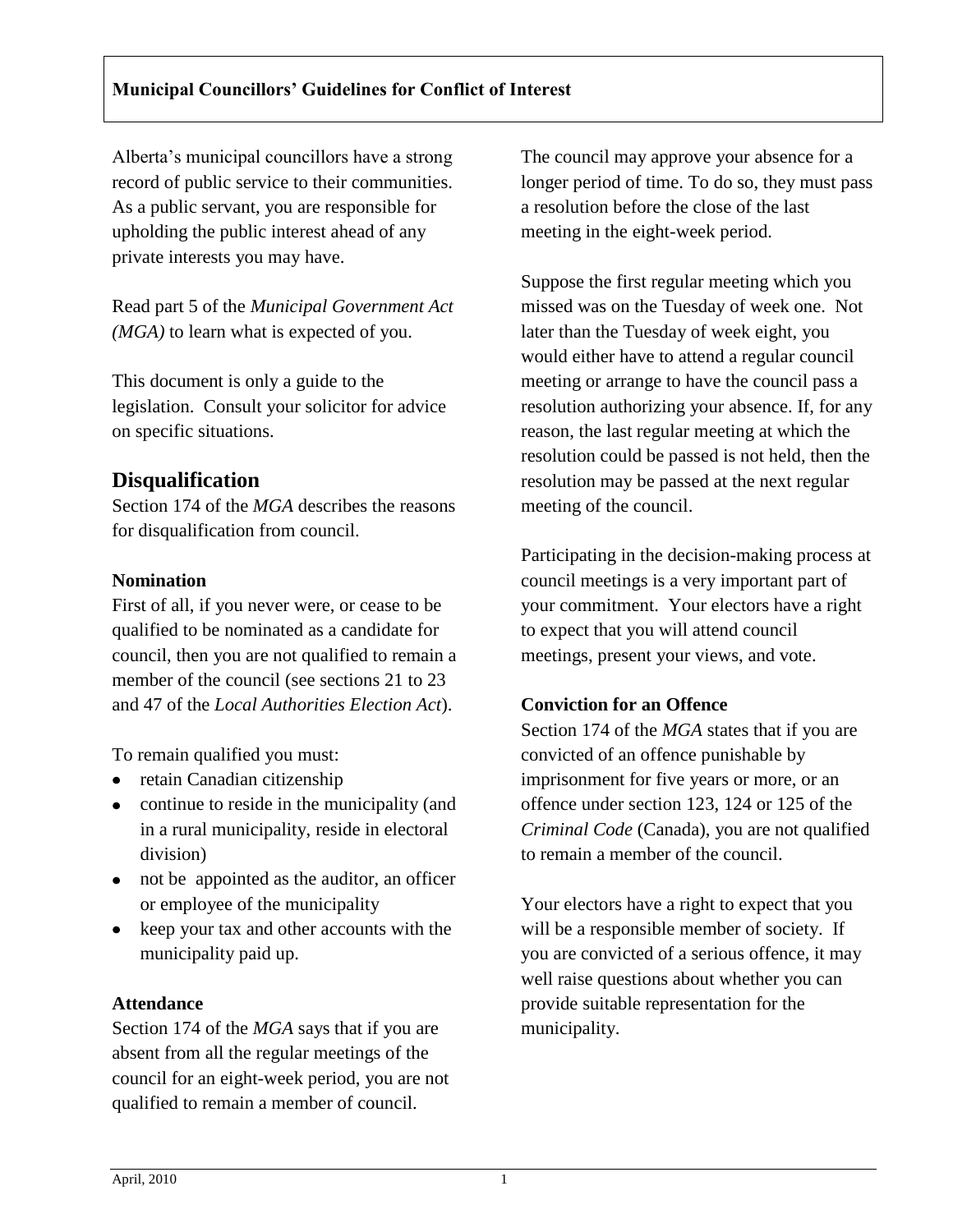## **Pecuniary Interest**

### **Definition**

Section 170 of the *MGA* describes pecuniary interest as something which could monetarily affect you, your spouse, or adult interdependent partner, or children, your parents or the parents of your spouse (in other words, your immediate family), or a business which employs you or in which you have an interest.

Specifically, pecuniary interest means an interest in a matter which could monetarily affect:

- you
- a corporation, other than a distributing corporation, in which you are a shareholder, director or officer
- a distributing corporation in which you beneficially own voting shares carrying at least 10% of the voting rights attached to the voting shares of the corporation or of which you are a director or officer
- a partnership or firm of which you are a member.

This section also says that "a councillor has a pecuniary interest in a matter if (a) the matter could monetarily affect the councillor or an employer of the councillor, or (b) the councillor knows or should know that the matter could monetarily affect the councillor's family." You must decide when you have a pecuniary interest. Council cannot make the decision for you.

Section 172 of the *MGA* sets out the procedure you must follow if a matter in which you have

a pecuniary interest comes before any meeting in which you are taking part in your capacity as a member of council. Failure to follow these procedures could lead to your disqualification.

### **Exceptions**

Several exceptions are listed in section 170(3) of the *MGA* so that an overly-restrictive interpretation of the provisions will not disrupt the affairs of the municipality or your function as a councillor. See the Appendix for section 170(3).

## **What to Do**

Section 172 of the *MGA* says that you may not take part in the decision-making on any matter in which you have a pecuniary interest. The legislation attempts to ensure that you are not discriminated either for or against by virtue of your membership on the council

If you have a pecuniary interest:

- $\bullet$ you are to disclose that you have an interest and its general nature
- you are to abstain from any discussion of  $\bullet$ the matter and from voting
- you are to leave the room until the matter  $\bullet$ has been dealt with, and
- you should make sure that your abstention  $\bullet$ is recorded in the minutes.

For example, you might say "Mr. Mayor, I am abstaining on this matter because I am a shareholder in the company. I am leaving the room and I ask that my abstention be recorded"

If the matter is one in which you, as an elector or property owner, have a right to be heard by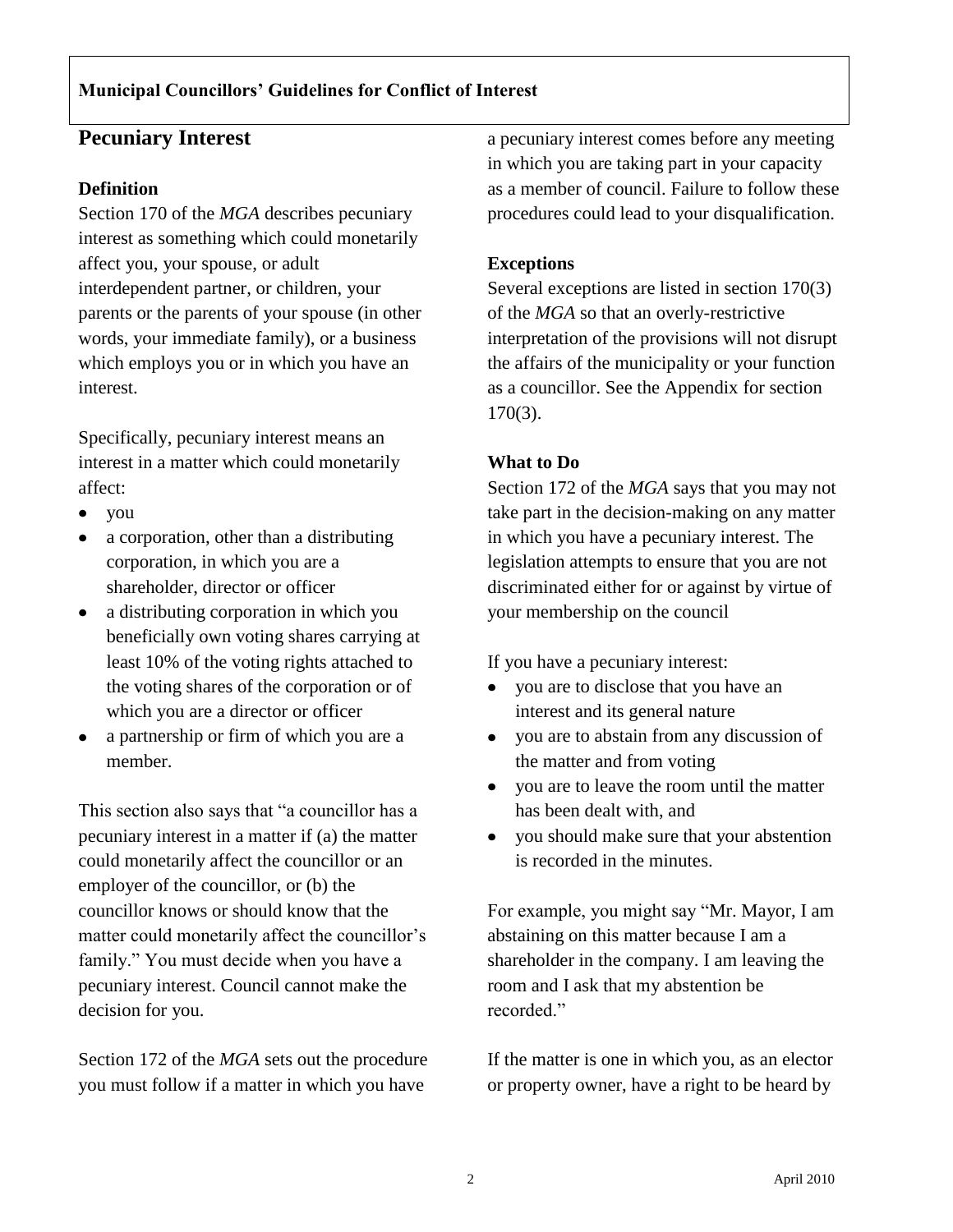council (for example, a land use bylaw amendment, lane or street closure, etc.), you are to disclose your interest and abstain, but you may remain in the room to be heard by council in the same manner as any person who is not a member of the council. In this case, you should follow the procedure required of any other person to be placed on the list of delegations to be heard by the council. When the matter comes up for hearing, you might say "Madam Mayor, I am abstaining from this matter because I own the property affected. I ask that my abstention be recorded."

You should then leave the council table and go to the area where the public sits. The mayor should call you to make your presentation in the same manner as any other person. You should state your case, answer any questions that may be posed to you and then be seated for the remainder of the public hearing.

When the council debates the matter it would be advisable to leave the room during the decision-making process.

## **Temporary Absence**

On occasion, you may be temporarily absent from a meeting when a matter in which you have an interest comes up for discussion. If so, upon returning to the meeting, or as soon as you discover that the matter was discussed, you are to disclose the general nature of your interest. Make sure that the secretary notes your disclosure in the minutes.

The purpose of this provision is to ensure that a member of council does not avoid disclosing an interest by simply leaving the meeting

before the matter is discussed and returning after the discussion is complete. If some matter is discussed by council while you are temporarily absent from a meeting, upon your return and as soon as you become aware of the matter, you should get the attention of the chair and say something like "Mr. Mayor, during my absence a matter was discussed in which I have an interest. I am disclosing that my husband is an employee of the company and I ask that my disclosure be recorded in the minutes."

## **All Meetings**

The disclosure and abstention rules apply to every meeting of council and any of its committees. They also apply to you at a meeting of any board, committee or agency to which you are appointed as a representative of the council (section 172(6) of the *MGA*). In other words, any time that you are acting as a councillor, the disclosure and abstention rules apply to you.

It is important to remember to ask the secretary at any of these meetings to record your abstention and to check that it is actually included in the minutes.

## **Doing Business**

Although there is no prohibition on doing business with the municipality when you are a member of council, every contract or agreement with the municipality in which you have an interest must be approved by council (section 173 of the *MGA*). So, if your council has delegated purchasing authority to the administration, it is important that those officials know of any business interests that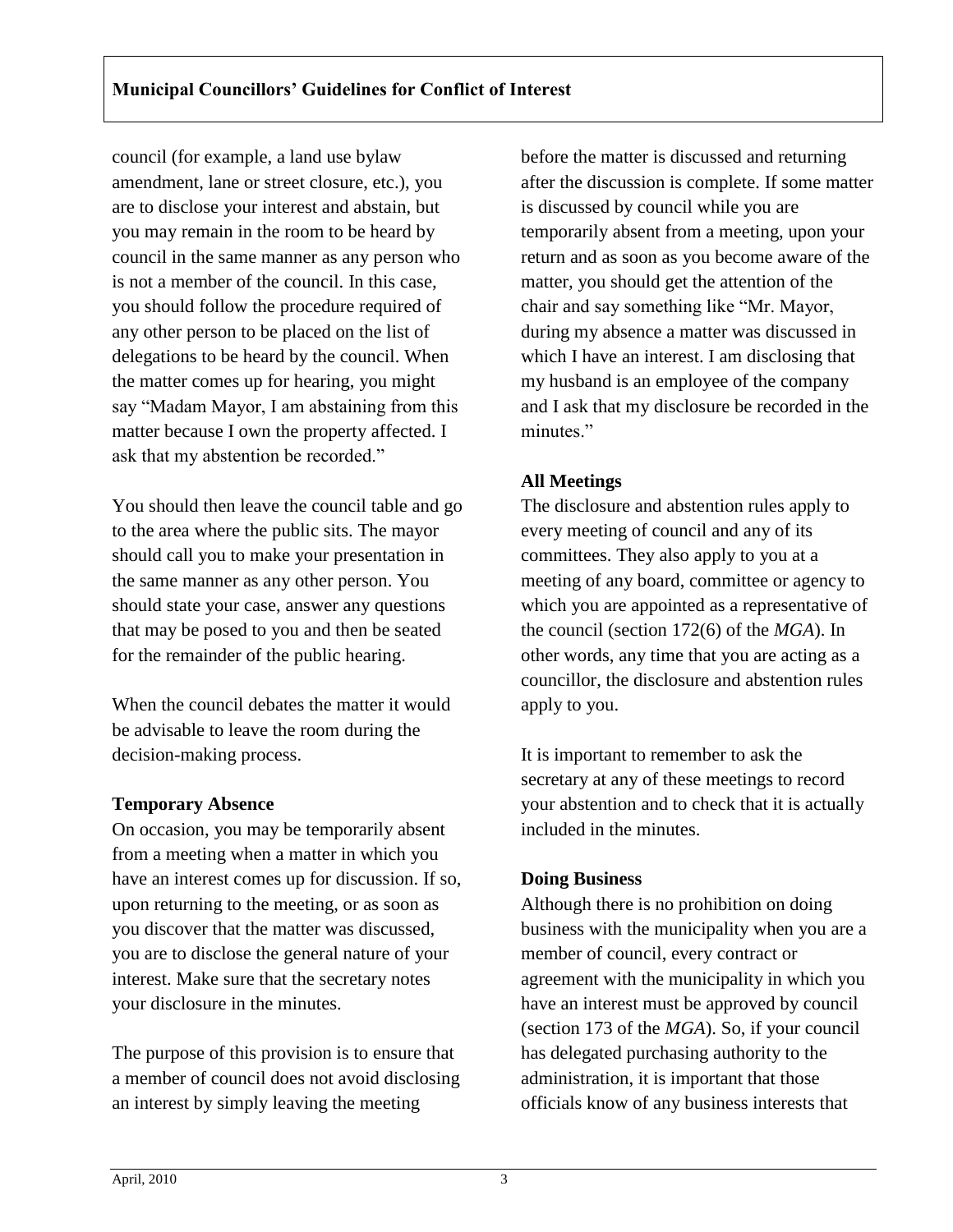## **Municipal Councillors' Guidelines for Conflict of Interest**

you have and that you make sure the council approves of any contract with your business. You cannot raise the matter in council, but, if you submit a bid or offer, you can note the matter must receive council approval. If it doesn't, you may be disqualified and the contract has no force or effect.

The following are the only exceptions:

- if the contract or agreement is for the performance of work or the provision of a service in the case of an emergency, or
- if the contract or agreement is for the sale of goods or services to the municipality or to persons contracting with the municipality at competitive prices by a dealer in those goods or services, that is incidental to, or in the ordinary course of business.

## **Disqualification**

Section 174 of the *MGA* states in part you shall resign your seat if:

- you never were or cease to be qualified for  $\bullet$ nomination
- you violate the attendance requirements
- you are convicted of a relevant offence
- you do not abstain from voting if required to
- $\bullet$ you become an employee of the municipality.

If you do not resign, then an elector of the municipality or the council may apply to a judge for an order determining whether or not you have disqualified yourself (section 175 of the *MGA*).

The judge may declare you to be disqualified and your seat to be vacated or that you are qualified to remain a member of the council. In certain instances, the judge may also dismiss the application if the judge is of the opinion that the disqualification arose inadvertently or as a result of a genuine error in judgment. If the disqualification is for using information that was used to gain a pecuniary benefit, the judge may order you to pay to the municipality, a sum of damages determined by the court.

If you are found to be disqualified for pecuniary interest disqualification, you may only be a candidate at the next general election if you are then qualified for nomination under the *Local Authorities Election Act* (see section 174(4) of the *MGA*).

#### **List of Interests**

If you have extensive business interests, it may be difficult for you to know when these businesses are dealing with your municipality. It may be even more difficult for purchasing agents to identify a contract which requires the approval of council because a member of council has an interest.

In such cases, it may help everyone involved – yourself included - if a listing of interests is available in the office. Therefore, provision is made for council, by bylaw, to require its members to file a statement with a designated officer showing the names of their immediate families and any business in which they have an interest (section 171 of the *MGA*).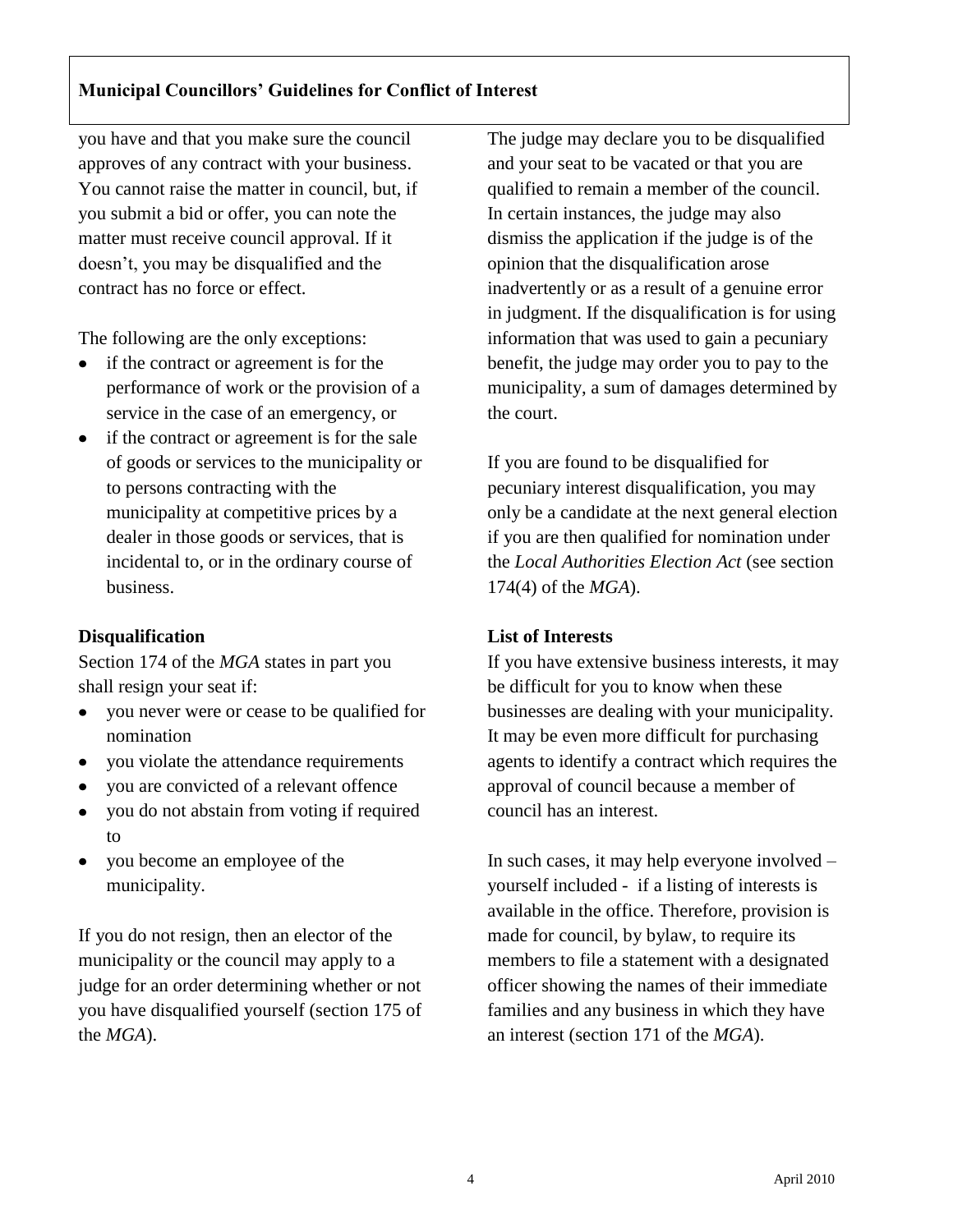## **Municipal Councillors' Guidelines for Conflict of Interest**

The designated officer is to compile a list of all the names on the statements and provide it to the officials and employees of the municipality indicated in the bylaw.

This provision is permissive. This means the council has the power to pass such a bylaw if it thinks it is necessary. However, council is not required to do so.

These rules are designed to protect the public interest while ensuring that your ability to work is not adversely affected by your election to council.

In order that the public interest is served and seen to be served, it is important that you be open and honest about dealing with the municipality.

Be fair to yourself, your electors, and your municipality by keeping your private interests in harmony with the public interest.

This guide is an information summary only and has no legislative sanction. For certainty, refer to the *Municipal Government Act*. Copies can be purchased from **Alberta Queen's Printer Bookstore**:

Main Floor, Park Plaza Building 10611 – 98 Avenue Edmonton, Alberta T5K 2P7 Ph: (780) 427-4952

#### **Remember**

- If you vote on a matter in which you have pecuniary interest, you are subject to disqualification, even if you vote against your interest.
- Ask to have your abstention recorded in the minutes and check the minutes to see that it actually has been recorded.
- The rules apply at all meetings of your council and its committees, and at the meetings of any board, commission, committee or agency to which you are appointed as a representative of the council.
- If your council passes a bylaw requiring a listing of interests, keep your list up-todate by regularly informing the designated officer of additions or deletions.
- If you are in doubt as to whether you have a pecuniary interest, get a letter from your own solicitor giving advice to you.